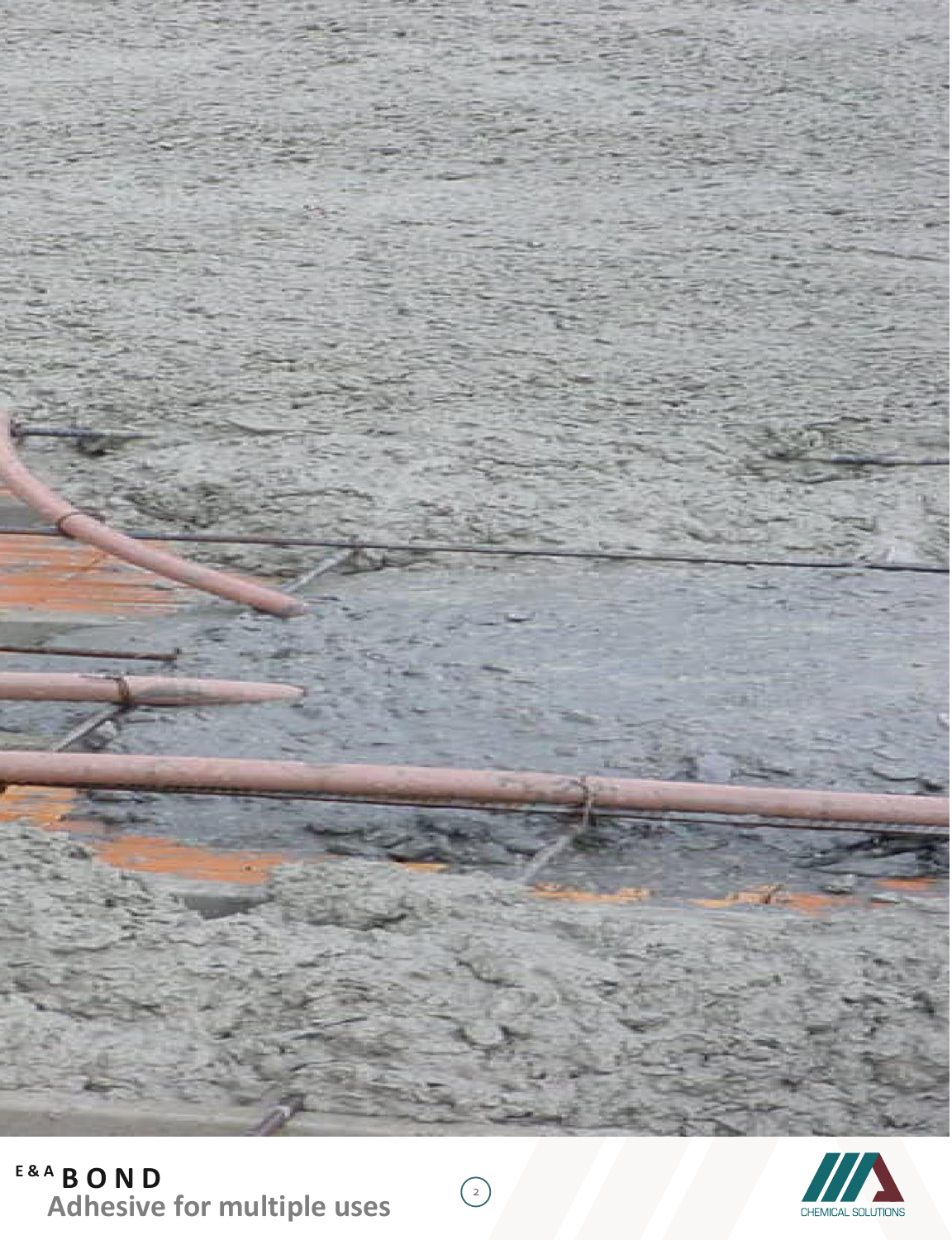#### **E & A B O N D**

 **Description**

**E & A BOND** is a white liquid compound, with a formulation based on styrene acrylic resins. It is formulated to promote adherence to many construction surfaces.



 **Benefits**

It can be used as an adherent on any mortar or concrete surface, new or old. It can be applied on gypsum for walls, columns, beams, slabs, as well as repairs on floors, walls, cracks, flatwork or similars.

It is also used as a sealant for porous surfaces or as a fortifier on paints and grouts. As an adherent or sealant, it decreases permeability. It is colorless and resists humidity. It is not toxic or flammable. It does not affect mortar or concrete alkalinity. It does not yellow on weather exposure.



#### **Principal applications**

**E & <sup>A</sup> BOND** can be used as:

An adherent

 $\blacktriangleright$  A binding mix

 $\blacktriangleright$  A sealant

 $\blacksquare$  A mix fortifier

# **Technical information**

| <b>E&amp;A BOND</b>                            | <b>Physical</b><br><b>Properties</b> | <b>ASTM</b><br>method |
|------------------------------------------------|--------------------------------------|-----------------------|
| Density $(g/cm^3)$                             | $0.983 -$<br>1.028                   | D 1475                |
| Viscosity, Stormer 25°C                        | $70.0 - 80.0$                        | D 662                 |
| Non volatile material<br>in mass, %            | min 26                               | D 2369                |
| Adhesion to concrete<br>at 28 days, $(kg/cm2)$ | min 25.0                             | D 1042                |

### **Presentation**

18 L pail

200 L drum

If the project requires high volumes, it can be delivered bulk.

Useful life: one year in its original container from the date of production

## **Application recommendations**

When used as an adherent or binder for gypsum and flatwork, the application must be done before **E&A BOND** is dry to the touch. Do not apply if the temperature is lower than 5 ° C.

The surface must be clean, dry, free of dust, grease and loose particles.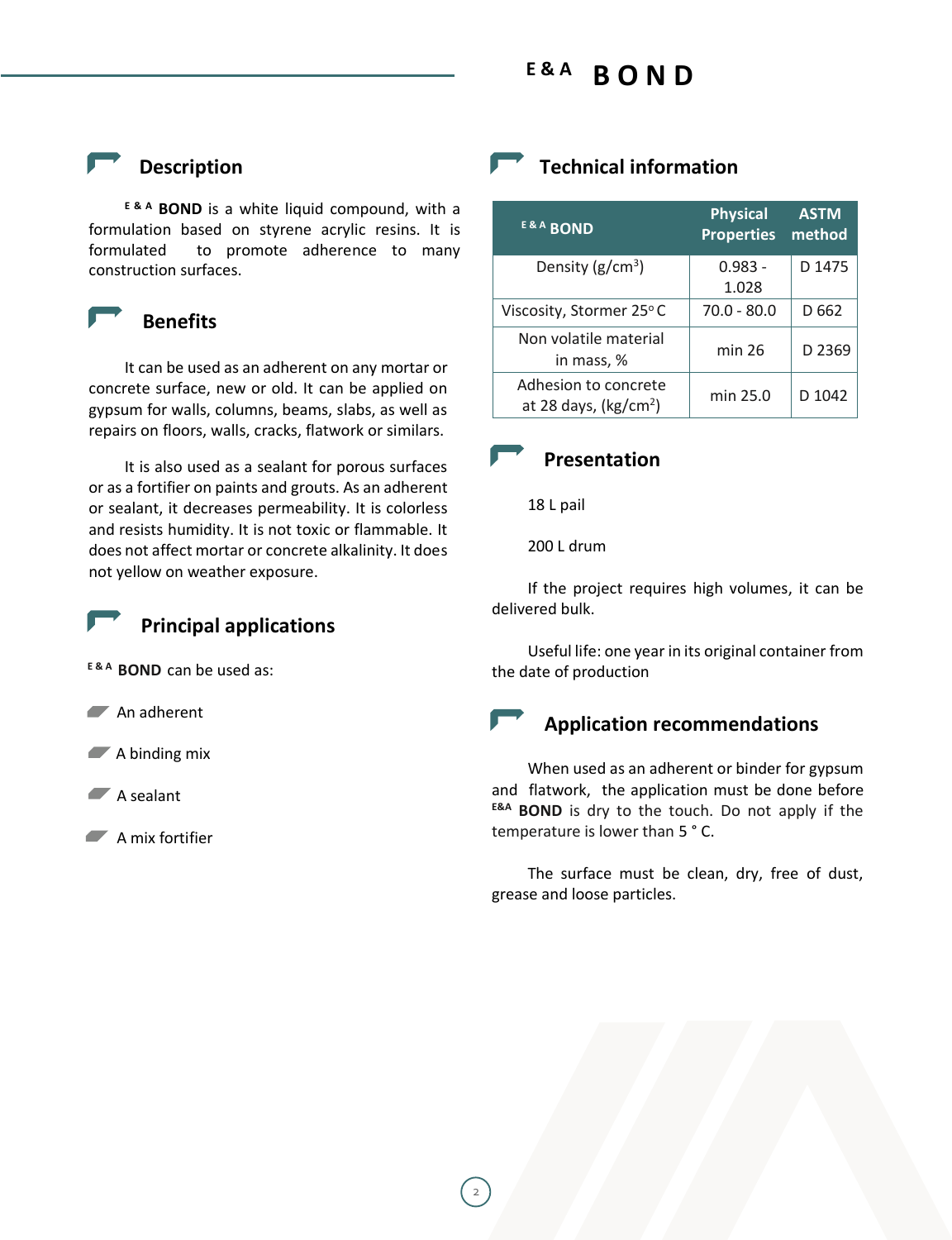#### **E & A B O N D**

### **Care and cautions**

Care must be taken to avoid prolonged contact with skin and eyes. Use personal body protection equipment and goggles.

Avoid storage at temperatures below 4 ° C.

Avoid its use on binders that are subject to structural stress.

Keep away from children.

In case of any doubt or comment, please make sure to contact **E & A Chemical Solutions, S.A. de C.V. Technical Department.**



Yield is a function of the method of application. For applications as an adherent, the maximum dilution is 1:2 parts by volume. As a binding mix, the mix water can be substituted in a proportion of 8 to 10 liters per 50 kg cement bag. As a porous surface sealant, it is necessary to mix water and **E & A BOND** in a 1:1 proportion. The yield of  $E^{RA}$  **BOND** will be  $4 - 6$  m<sup>2</sup>/L approximately.

When used as a mix fortifier in mortar mixes and grouts, part of the water must be substituted with **E & A BOND** as required. It can be used as a fortifier in paints. The more **E & A BOND** added, the greater the cohesive, adhesive and hardness properties will be.

2